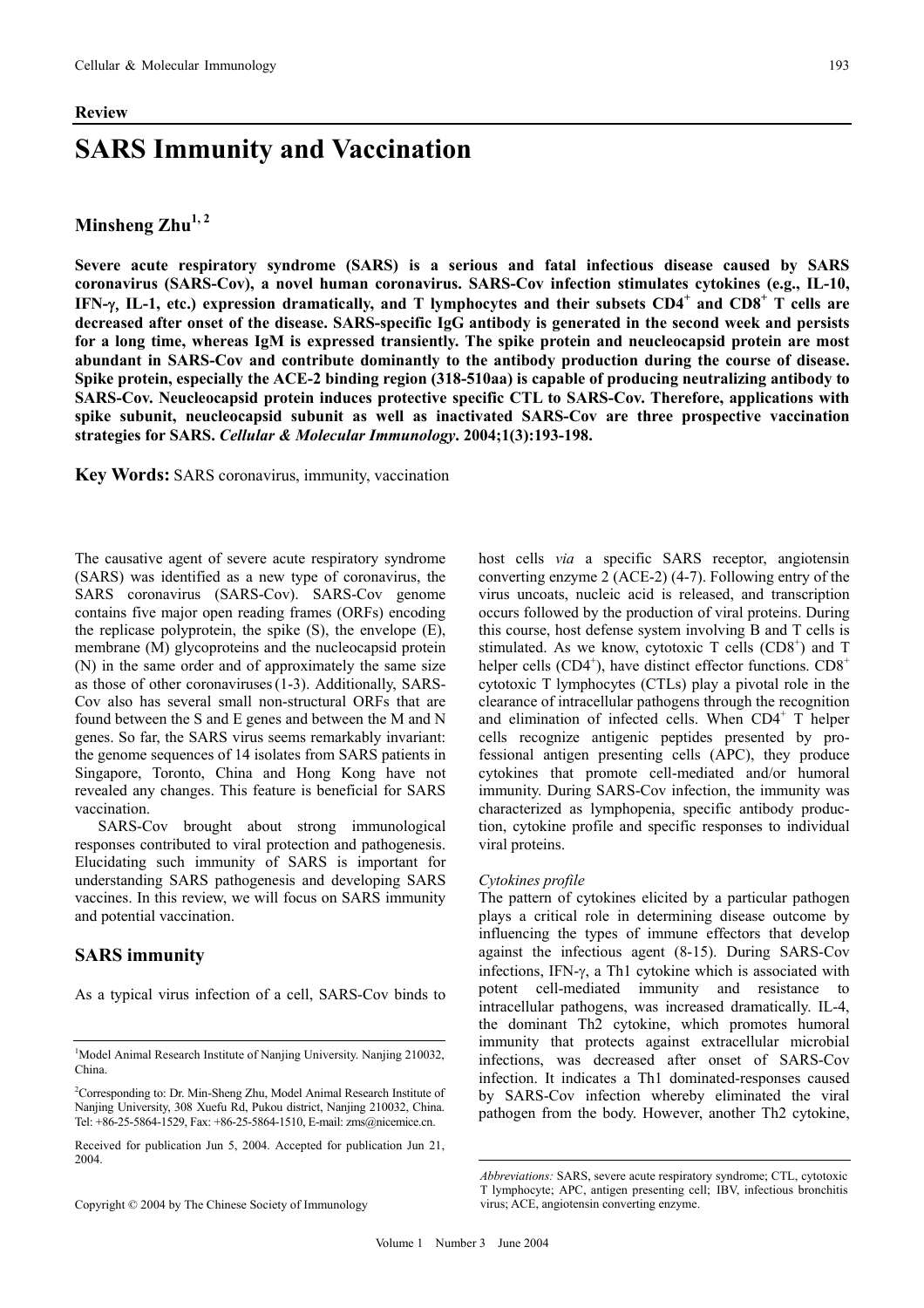**Table 1.** *Cytokines profile after SARS onset.*

| Cytokines     | Producing cells                                                       |                | Event References |
|---------------|-----------------------------------------------------------------------|----------------|------------------|
| $II - 1$      | macrophages                                                           | $^{+}$         | 10, 12           |
| $IL-2$        | Th <sub>1</sub> cells                                                 | $-$ /+         | 8-11, 14         |
| $II - 4$      | Th <sub>2</sub> cells                                                 |                | 10               |
| IL-6          | Th <sub>2</sub> cells, fibroblasts,<br>macrophages, endothelial cells | $^{+}$         | 13               |
| IL-8          | activated T cells, fibroblasts,<br>macrophages                        | $\overline{+}$ | 10, 12           |
| $IL-10$       | Th <sub>2</sub> cells                                                 | $^{+}$         | 14               |
| IL-12         | macrophages, monocytes,<br>dendritic cells, B cells                   | $^{+}$         | 10, 14           |
| $IL-13$       | Th <sub>2</sub> cells                                                 |                | 13               |
| $IL-16$       | $CD8+$ T cells, epithelial cells,<br>mast cells, acidophils           | $^{+}$         | 13               |
| $IL-18$       | activated T cells, macrophages                                        |                | 13               |
| IFN- $\gamma$ | Th <sub>1</sub> cells                                                 | $^{+}$         | 9, 13            |
| TNF- $\alpha$ | macrophages, T cells                                                  | $+/-$          | 10, 12, 13       |
| $TGF-\beta$   | T cells, macrophages, platelets                                       | $\overline{+}$ | 13               |

All cytokines are detected from serum or plasma. +, represents elevation after SARS infection; -, represents reduction after SARS infection.

IL-10 was also elevated in the SARS patients. Mainly, IL-10 is produced by Th2 and it has a dual effect on T lymphocytes in terms of inhibiting Th1 cells to produce IL-2 and interferons as well as tumor necrosis factor (TNF), and promoting the proliferation and cytolysis activity of CD8 and NK cells. Therefore, it is possible that elevation of IL-10 expression is associated with the susceptibility to the disease. As for IL-2 expression, Li et al (14) and Duan et al (11) claimed a high expression level after SARS onset whereas others did not (8, 9). Expectedly, inflammatory cytokines elevated dramatically. The cytokine profile is summarized in Table 1.

Similar to the H5N1 "avian flu" influenza infection, of which the influenza virus has been shown to be a potent inducer of proinflammatory cytokines (16, 17) particularly, there is substantial upregulation in tumor necrosis factor- $\alpha$ production. SARS infection induced a similar inflammatory cytokine pattern and might contribute to unusual severity of human disease. Consistently, this point was supported by the clinical evidence of SARS treatment with corticosteroid or its analogue that the levels of TNF, IL-1β and other inflammatory cytokines were reduced after administration and such reductions were associated with clinical severity. Thus, inhibition of inflammatory cytokines may be a beneficial strategy for SARS therapy. However, Jones (9) found that SARS infection developed a weaker ability of periphery monocytes to produce cytokines (IFN, IL-2, IL-10, IL-12, etc.) after mitogen stimulation and they suggested that increased cytokine level might be beneficial for SARS treatment. Indeed, administration of cytokine IFN was demonstrated efficacious for SARS therapy (18-20).

#### *Antibody profile*

Similar to common acute viral infection, such as hepatitis A, the profile of antibodies against SARS virus has a typical pattern for IgG and IgM production. All patients with SARS infection had antibody responses to SARS virus during the convalescent phase. As shown in Figure 1. the SARS-specific IgG antibody persisted for a long time, but SARS-specific IgM antibody remained measurable for a much shorter period (within 13 weeks), suggesting that IgG antibody against SARS virus represents primary humoral immune response to protect patient against SARS. It is believed that the SARS-specific IgG antibody is dominantly contributed by production of N-specific and S-specific antibody (21-25). Similar to other coronavirus, such as murine coronavirus, turkey coronavirus and porcine reproductive and respiratory syndrome virus, SARS N protein is a most abundant protein and a strong immunogen, and the resultant antibody may be a good marker for SARS infection. Presently, N protein-based immunological methods for SARS serological diagnosis have been developed and the sensitivity and specificity are up to 97-100% (26, 27). Spike protein is another abundant protein of SARS virus. Western blot assay indicated it also dominantly contributed to SARS-specific antibody production. Importantly, the S-specific antibody was confirmed to exert the activity by neutralizing SARS virus as discussed in later section.

#### *Lymphopenia*

Lymphopenia is a very common feature for SARS infection (29-33). According to Wong's report (31), 153 (98%) of the 157 patients had lymphopenia (absolute lymphocyte count <1000/mm3 ) during their course of illness. Most patients had normal lymphocyte count at the onset of disease. Progressive lymphopenia occurred in the early course of illness and reached its lowest point in the second week in most cases. The lymphocyte count commonly recovered in the third week. Several reports supported such expression pattern of lymphocytes. Analysis for lymphocyte subset showed that  $CD4^+$  and  $CD8^+$  T cells were decreased significantly which was associated with adverse outcomes. Thus, in SARS infection, lymphopenia reflects the severity of infection and may be a good marker of disease activity.

 Why and how did SARS infection induce lymphopenia? Some investigators proposed that depletion of lymphocytes was due to apoptosis (34-38). In severe parmyxovirus infections in humans such as measles, lymphopenia is commonly presented and associated with more severe disease, and the apoptosis is believed to be the mechanism



**Figure 1.** Production of SARS-Cov-specific antibodies after infection onset. This figure is adopted from reference (25).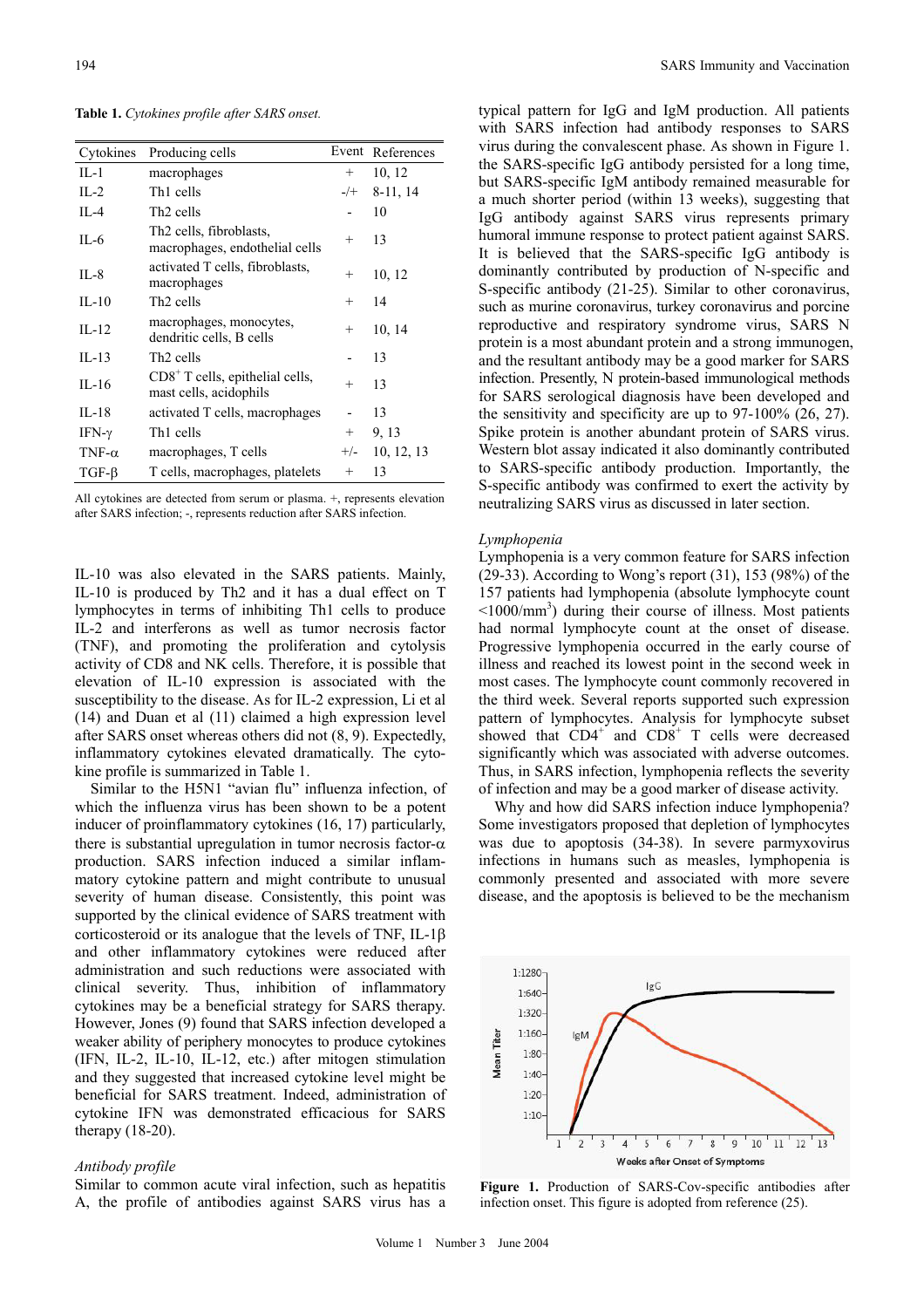

**Figure 2.** Immunological epitopes in spike protein of SARS. Peptides in region I to IV have reactivities with antiserum of SARS patients. Region V (RLNEVAKNL) exerts CTL induction activity by binding to HLA-A2 for antigen presentation. VII is a immunogenic T-cell epitope and elicits an overt specific T-cell response in HLA-A2(+) SARS-CoV-infected patients. The number indicates amino acids of the protein.

of lymphopenia. The inhibitors of apoptosis ameliorate illness and prevent death. However, there is no convincing evidence to support such hypothesis so far. Another explanation for the lymphopenia is that lymphopenia occurs when the body's mechanisms for down-regulation of lymphocyte differentiation, particularly mediated by IL-10 from the cytokine cascade, swing into action. It may also be hastened by down-regulation following infection and activation of T lymphocytes (39, 40).

#### *Immunity of spike proteins*

Spike protein is located at outside of virus and is a biggest protein with 1225 amino acids and 24 glycosylation sites. By using SARS-specific antibody (antiserum) and peptide synthesis, several antigenic motifs were identified in S protein (41-43). Four regions with highly immune reactivity are located at 67-119aa (I), 265-345aa (II), 588-645aa (III) and 1130-1234aa (IV), respectively. In region IV, there are two regions (V and VII) responsible for CTL induction, as shown in Figure 2. Based on antigenic prediction, ACE-2 binding region is a weak antigenic determinant. However, when the mice or monkeys were injected with DNA vaccine or adenoviral-delivery vaccine containing expressible full length of spike gene, anti-ACE-2 binding region antibody was generated and exerted neutralizing activity by blocking binding of S to ACE-2. Our recent unpublished data showed the capacity of ACE-2 recombinant protein to generate neutralization antibody effectively. Thus, ACE-2 binding region of spike protein is an antigenic determinant and it may be used as an antigen for SARS vaccination. Additionally, epitopes of region V and VII of spike protein bind to HLA-2A and induce production of protective CTL by antigen presentation.

#### *Roles of SARS nucleocapsid protein in immunity*

Nucleocapsid protein is a most abundant protein of coronavirus. During virion assembly, N protein binds to viral RNA and leads to formation of the helical nucleocapsid. It is predicted that N protein is a highly charged, basic protein of 422 amino acids with a short lysine rich region suggestive of a nuclear localization signal (1). Interestingly, N protein contains no cysteine and exerts high polar property by dominant hydrophilicity. The recombinant N proteins with different sizes are expressed in soluble form in *E.coli* despite expression rate as high as 40-50% (recombinant protein over total proteins) (44). The

abundance and high hydrophilicity of N protein are supposed to contribute to potent immunity after SARS infection.

About a week after SARS onset, N protein-specific antibody may be detected and sustains for long time. The corresponding epitopes in N protein were summarized as Figure 3. N371-390 and N385-407 have a potent ability to react with the serum of 94-97% patients, suggesting the epitope site at the C-terminus of the N protein is likely to be located at codons 371-407 (24).

As other coronavirus, N protein of SARS virus is able to induce specific CTL by use of DNA vaccine. The epitopes for CTL induction remain unknown.

### **SARS vaccination**

For vaccine development, it is critical to generate protective immune responses including neutralization antibody and CTL generation. The SARS-Cov is a novel coronavirus, but vaccines for other human coronaviruses have not been successfully developed. Lots of experiences in developing vaccine for veterinary coronaviruses have been obtained. Vaccines against infectious bronchitis virus (IBV) of chickens, for example, have been the most successful of vaccines for diseases caused by coronaviruses (45), the others being against bovine, canine, feline and porcine coronaviruses. Attenuated IBV strains (by passage in chicken embryonated eggs) were introduced as vaccines in the 1950s, followed a couple of decades later by inactivated vaccines for boosting protection in egg- laying birds. All of chickens may be protected, but the protection was transient, the decline being apparent 9 weeks after vaccination. The recombinant spike glycoprotein S1 subunit induced virus neutralization antibody while the protection percentage was less than 50%. When fowl adenovirus was used for vaccine vector, the protection percentage went up to 90-100%. The poor cross-protection induced by S1 was found and it suggested a very limited epitopes for neutralization antibody production. Recombinant N protein of IBV could not induce protective response, while its DNA vaccine induces protective immunity. Although the basis of IBV vaccine immunity is not well understood, it provided us lots of instructive clues for SARS vaccine development. Currently, three kinds of SARS vaccines, inactivated virus-based vaccine, S-based vaccine and N-based vaccine, are under extensive studies.

#### *Inactivated virus-based vaccine*

Live vaccines have the great advantage of providing an increased antigenic challenge that lasts days or weeks, and inducing it in the right site. They are likely to contain the



**Figure 3.** Antigenic motifs of SARS nucleocapsid protein. Blank bar indicates stronger ability to induce antibody production. The number indicates amino acids of nucleocapsid protein.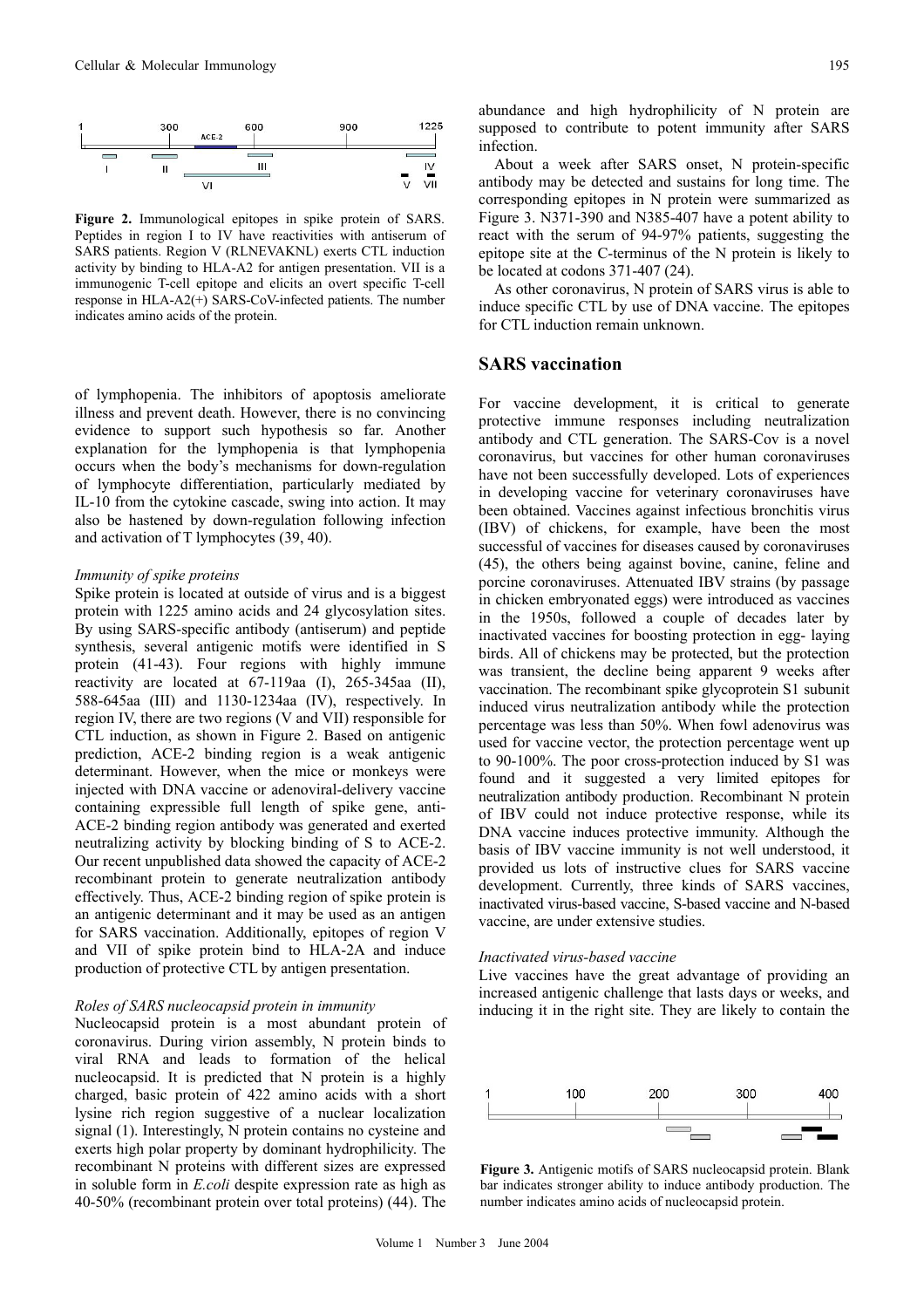greatest number of viral antigens. Generally, live vaccines are more effective than killed ones. However, in the case of SARS-Cov, live vaccine is dangerous both to vaccine producer and vaccine receivers. Such difficulties lead us to think about an alternative strategy, such as using killed vaccine. The killed vaccine of SARS-Cov suffers from three extra disadvantages: T-cell independence, major histocompatibility complex restriction and, since SARS is a highly infectious disease, the serotype alternation caused by vaccination may affect immunological analysis of epidemic monitoring. Even so, application of killed SARS vaccine is acceptable to develop before we get a better vaccination method. In China, killed SARS vaccine is testing in clinical trails.

#### *S-based vaccine*

As mentioned above, DNA vaccine of spike may induce neutralization and specific CTL. Thus it is considered as a prospective vaccine candidate for SARS-Cov.

Consistent with several authors' reports that immunization with recombinant S1 protein or plasmid encoding the S1 subunit of IBV could induce protective immune response (46-48), the first report on immunizing masques with structure genes of SARS-Cov including S1, N and M could elicit a high titer of neutralizing antibody and T-cell response (49). Yang et al. immunized animals with DNA vaccine containing S gene (S1+S2) alone and obtained high titer of neutralization antibody and cellular immunity (50). The neutralizing antibody is capable of blocking viral infection, but the adoptive cellular immunity lacked protective effect on SARS-Cov infection. Bisht et al. constructed recombinant forms of the highly attenuated modified vaccinia virus Ankara (MVA) containing the gene encoding full-length SARS-CoV-S (51). The resultant MVA/S administered by intranasal or intramuscular inoculations elicited protective immunity, as shown by reduced titers of SARS-CoV in the upper and lower respiratory tracts of mice after challenge. Thus, S gene is thought to contribute to neutralizing antibody production and is prospective target for vaccination.

 Interestingly, Zeng et al. used S1 (18-495aa) and S2 gene (52), rather than combined with other genes, as DNA vaccine and claimed that S1 and S2 induced high titer of neutralizing antibody also, but the neutralizing antibody was contributed by cooperation of anti-S1 and anti-S2 antibodies. Recent data demonstrated that ACE-2 is SARS-Cov receptor and its ligand is located at junction region of S1/S2 (318-510aa). Our recent data indicated that this region contributed to neutralizing antibody production in animals (Zhu MS et al., unpublished data). Therefore, we proposed that ACE-2 binding region of SARS-Cov spike fragment might contain two antigenic epitopes for neutralizing antibody production and these epitopes might be useful for SARS vaccination.

#### *N-based vaccine*

Several reports demonstrated that protective responses elicited by antigens of some viruses that were not present on the surface of the virion, such as the N protein, were more likely to be due to CTL. For example, nucleoproteins of Ebola virus (53, 54), measles virus (55), lymphocytic choriomeningitis virus (56) and influenza virus (57, 58)

may induce protective CTL. In porcine coronavirus, transmissible gastroenteritis virus (TGEV), N protein is a representative antigen for the T cell response and may induce cellular and humoral immune responses (59). As expected, in the case of SARS coronavirus, intramuscular injection with expression plasmid containing full length of SARS N gene induces potent protective CTL also (44, 60). Interestingly, if the N gene was fused with calretinin, CTL induction by the DNA vaccine was improved significantly. It is claimed that calretinin may help peptides of N protein to be presented. Current data of N protein-based DNA vaccine were obtained by use of full neucleocapsid gene including a nuclear location signal with possible pathological risk, and the CTL induction activity of N protein fragments remains unknown.

## **References**

- 1. Marra MA, Jones SJ, Astell CR, et al. The Genome sequence of the SARS-associated coronavirus. Science. 2003;300: 1399-1404.
- 2. Rota PA, Oberste MS, Monroe SS, et al. Characterization of a novel coronavirus associated with severe acute respiratory syndrome. Science. 2003;300:1394-1399.
- 3. Ruan YJ, Wei CL, Ee AL, et al. Comparative full-length genome sequence analysis of 14 SARS coronavirus isolates and common mutations associated with putative origins of infection. Lancet. 2003;361:1779-1785.
- 4. Li W, Moore MJ, Vasilieva N, et al. Angiotensin-converting enzyme 2 is a functional receptor for the SARS coronavirus. Nature. 2003;426:450-454.
- 5. TurnerA J, Hiscox JA, Hooper NM. ACE2: from vasopeptidase to SARS virus receptor. Trends Pharmacol Sci. 2004;25:291-294.
- 6. Towler P, Staker B, Prsad SG, et al. ACE2 X-ray structures reveal a large hinge-bending motion important for inhibitor binding and catalysis. J Biol Chem. 2004;279:17996-18007.
- 7. Prabakaran P, Xiao X, Dimitrov DS. A model of the ACE2 structure and function as a SARS-CoV receptor. Biochem Biophys Res Commun. 2004;314:235-241.
- 8. Wong CK, Lam CW, Wu AK, et al. Plasma inflammatory cytokines and chemokines in severe acute respiratory syndrome. Clin Exp Immunol. 2004;136:95-103.
- 9. Jones BM, Ma ES, Peiris JS, et al. Prolonged disturbances of *in vitro* cytokine production in patients with severe acute respiratory syndrome (SARS) treated with ribavirin and steroids. Clin Exp Immunol. 2004;135:467-473.
- 10. Xie J, Han Y, Li TS, et al. Dynamic changes of plasma cytokine levels in patients with severe acute respiratory syndrome. Zhonghua Nei Ke Za Zhi. 2003;42:643-645.
- 11. Duan ZP, Chen Y, Zhang J, et al. Clinical characteristics and mechanism of liver injury in patients with severe acute respiratory syndrome. Zhonghua Gan Zang Bing Za Zhi. 2003;11:493-496.
- 12. Ng PC, Lam CW, Li AM, et al. Inflammatory cytokine profile in children with severe acute respiratory syndrome. Pediatrics.  $2004 \cdot 113 \cdot e7 - 14$
- 13. Beijing Group of National Research Project for SARS. Dynamic changes in blood cytokine levels as clinical indicators in severe acute respiratory syndrome. Chin Med J (Engl). 2003;116:1283-1287.
- 14. Li Z, Guo X, Hao W, et al. The relationship between serum interleukins and T-lymphocyte subsets in patients with severe acute respiratory syndrome. Chin Med J (Engl). 2003;116: 981-984.
- 15. Carter LL, Dutton RW. Type 1 and type 2: a fundamental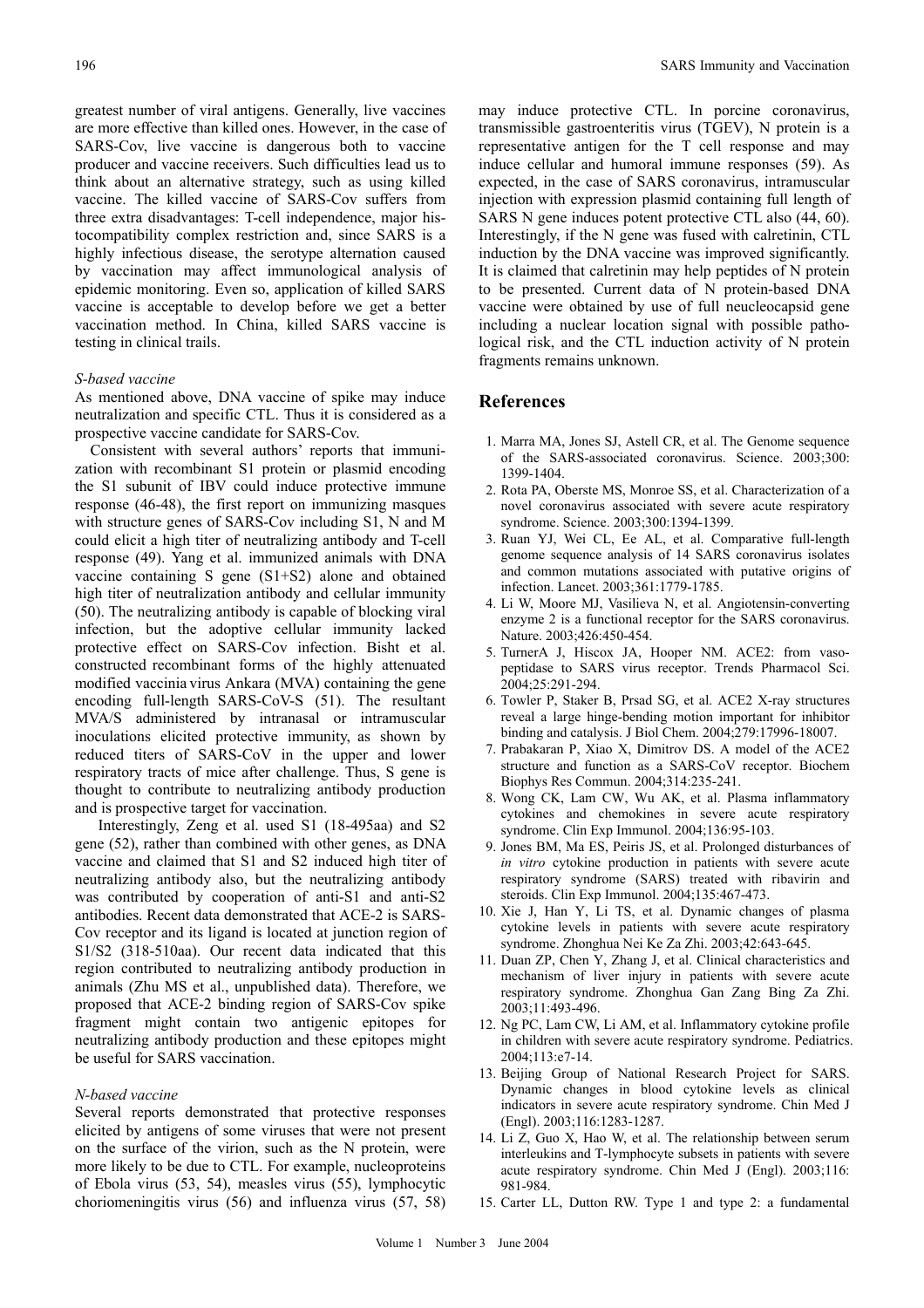dichotomy for all T-cell subsets. Curr Opin Immunol. 1996;8: 336-342.

- 16. To KF, Chan PK, Chan KF, et al. Pathology of fatal human infection associated with avian influenza A H5N1 virus. J Med Virol. 2001;63:242-246.
- 17. Cheung CY, Poon LL, Lau AS, et al. Induction of proinflammatory cytokines in human macrophages by influenza A (H5N1) viruses: a mechanism for the unusual severity of human disease? Lancet. 2002;360:1831-1837.
- 18. Haagmans BL, Kuiken T, Martina BE, et al. Pegylated interferon-α protects type 1 pneumocytes against SARS coronavirus infection in macaques. Nat Med. 2004;10:290- 293.
- 19. Stroher U, DiCaro A, Li Y, et al. Severe acute respiratory syndrome-related coronavirus is inhibited by interferon-α. J Infect Dis. 2004;189:1164-1167.
- 20. Cinatl J Jr, Michaelis M, Scholz M, Doerr HW. Role of interferons in the treatment of severe acute respiratory syndrome. Expert Opin Biol Ther. 2004;4:827-836.
- 21. Chang MS, Lu YT, Ho ST, et al. Antibody detection of SARS-CoV spike and nucleocapsid protein. Biochem Biophys Res Commun. 2004;314:931-936.
- 22. Chen X, Zhou B, Li M, et al. Serology of severe acute respiratory syndrome: implications for surveillance and outcome. J Infect Dis. 2004;189:1158-1163.
- 23. Chen W, Xu Z, Mu J, et al. Antibody response and viraemia during the course of severe acute respiratory syndrome (SARS)-associated coronavirus infection. J Med Microbiol. 2004;53:435-438.
- 24. Wang J, Wen J, Li J, et al. Assessment of immunoreactive synthetic peptides from the structural proteins of severe acute respiratory syndrome coronavirus. Clin Chem. 2003;49: 1989-1996.
- 25. Li G, Chen X, Xu A. Profile of specific antibodies to the SARS-associated coronavirus. N Engl J Med. 2003;349:508- 509.
- 26. Chan PK, Ng KC, Chan RC, et al. Immunofluorescence assay for serologic diagnosis of SARS. Emerg Infect Dis. 2004;10: 530-532.
- 27. Woo PC, Lau SK, Wong BH, et al. Detection of specific antibodies to severe acute respiratory syndrome (SARS) coronavirus nucleocapsid protein for serodiagnosis of SARS coronavirus pneumonia. J Clin Microbiol. 2004;42:2306- 2309.
- 28. Timani KA, Ye L, Ye L, Zhu Y, Wu Z, Gong Z. Cloning, sequencing, expression, and purification of SARS-associated coronavirus nucleocapsid protein for serodiagnosis of SARS. J Clin Virol. 2004;30:309-312.
- 29. Poutanen SM, Low DE, Henry B, et al. National Microbiology Laboratory, Canada; Canadian Severe Acute Respiratory Syndrome Study Team. Identification of severe acute respiratory syndrome in Canada. N Engl J Med. 2003;348:1995-2005.
- 30. Nirmal S Panesar. Lymphopenia in SARS. Lancet. 2003; 361:1985.
- 31. Wong RS, Wu A, To KF, et al. Haematological manifestations in patients with severe acute respiratory syndrome: retrospective analysis. BMJ. 2003;326:1358-1362.
- 32. Panesar NS, Lam CW, Chan MH, Wong CK, Sung JJ. Lymphopenia and neutrophilia in SARS are related to the prevailing serum cortisol. Eur J Clin Invest. 2004;34:382-384.
- 33. Cui W, Fan Y, Wu W, Zhang F, Wang JY, Ni AP. Expression of lymphocytes and lymphocyte subsets in patients with severe acute respiratory syndrome. Clin Infect Dis. 2003;37: 857-859.
- 34. O'Donnell R, Tasker RC, Roe MF. SARS: understanding the coronavirus: apoptosis may explain lymphopenia of SARS. BMJ. 2003;327:620.
- 35. Marshall TG. A Mechanism to explain the T lymphopenia.

BMJ Rapid Response 20 Jun 2003.

- 36. Haagmans BL, Egberink HF, Horzinek MC. Apoptosis and T-cell depletion during feline infectious peritonitis. J Virol. 1996;70:8977-8983.
- 37. Paltrinieri S, Grieco V, Comazzi S, Cammarata Parodi M. Laboratory profiles in cats with different pathological and immunohistochemical findings due to feline infectious peritonitis (FIP). J Feline Med Surg. 2001;3:149-159.
- 38. Addie DD. Lymphopenia mechanism in SARS. BMJ Rapid Response 24 September 2003.
- 39. Marshell TG. SARS lymphopenia is no longer a riddle. BMJ Rapid Response 28 September 2003.
- 40. Wirostko E, Johnson L, Wirostko B. Sarcoidosis associated uveitis. Parasitization of vitreous leucocytes by mollicute-like organisms. Acta Ophthalmol (Copenh). 1989;67:415-424.
- 41. Lu L, Manopo I, Leung BP, et al. Immunological characterization of the spike protein of the severe acute respiratory syndrome coronavirus. J Clin Microbiol. 2004;42:1570-1576.
- 42. Wang YD, Sin WY, Xu GB, et al. T-cell epitopes in severe acute respiratory syndrome (SARS) coronavirus spike protein elicit a specific T-cell immune response in patients who recover from SARS. J Virol. 2004;78:5612-5618.
- 43. Wang B, Chen H, Jiang X, et al. Identification of an HLA-A\*0201-restricted CD8+ T-cell epitope SSp-1 of SARS-CoV spike protein. Blood. 2004;104:200-206.
- 44. Zhu MS, Pan Y, Chen HQ, Shen Y, Wang XC, Tao KH. Induction of SARS-nucleoprotein-specific immune response by use of DNA vaccine. Immunology letter. 2004;92:237-243.
- 45. Cavanagh D. Severe acute respiratory syndrome vaccine development: experiences of vaccination against avian infectious bronchitis coronavirus. Avian Pathol. 2003;32:567- 582.
- 46. Johnson MA, Pooley C, Ignjatovic J, Tyack SG. A recombinant fowl adenovirus expressing the S1 gene of infectious bronchitis virus protects against challenge with infectious bronchitis virus. Vaccine. 2003;21:2730-2736.
- 47. Wang X, Schnitzlein WM, Tripathy DN, Girshick T, Khan MI. Construction and immunogenicity studies of recombinant fowl poxvirus containing the S1 gene of Massachusetts 41 strain of infectious bronchitis virus. Avian Dis. 2002;46:831- 838.
- 48. Song CS, Lee YJ, Lee CW, et al. Induction of protective immunity in chickens vaccinated with infectious bronchitis virus S1 glycoprotein expressed by a recombinant baculovirus. J Gen Virol. 1998;79:719-723.
- 49. Gao W, Tamin A, Soloff A, et al. Effects of a SARSassociated coronavirus vaccine in monkeys. Lancet. 2003; 362:1895-1896.
- 50. Yang ZY, Kong WP, Huang Y, et al. A DNA vaccine induces SARS coronavirus neutralization and protective immunity in mice. Nature. 2004;428:561-564.
- 51. Bisht H, Roberts A, Vogel L, et al. Severe acute respiratory syndrome coronavirus spike protein expressed by attenuated vaccinia virus protectively immunizes mice. Proc Natl Acad Sci U S A. 2004;101:6641-6646.
- 52. Zeng F, Chow KY, Hon CC, et al. Characterization of humoral responses in mice immunized with plasmid DNAs encoding SARS-CoV spike gene fragments. Biochem Biophys Res Commun. 2004;315:1134-1139.
- 53. Wilson JA, Hart MK. Protection from Ebola virus mediated by cytotoxic T lymphocytes specific for the viral nucleoprotein. J Virol. 2001;75:2660-2664.
- 54. Vanderzanden L, Bray M, Fuller D, et al. DNA vaccines expressing either the GP or NP genes of Ebola virus protect mice from lethal challenge. Virology. 1998;246:134-144.
- 55. Schadeck EB, Partidos CD, Fooks AR, et al. CTL epitopes identified with a defective recombinant adenovirus expressing measles virus nucleoprotein and evaluation of their protective capacity in mice. Virus Res. 1999;65:75-86.